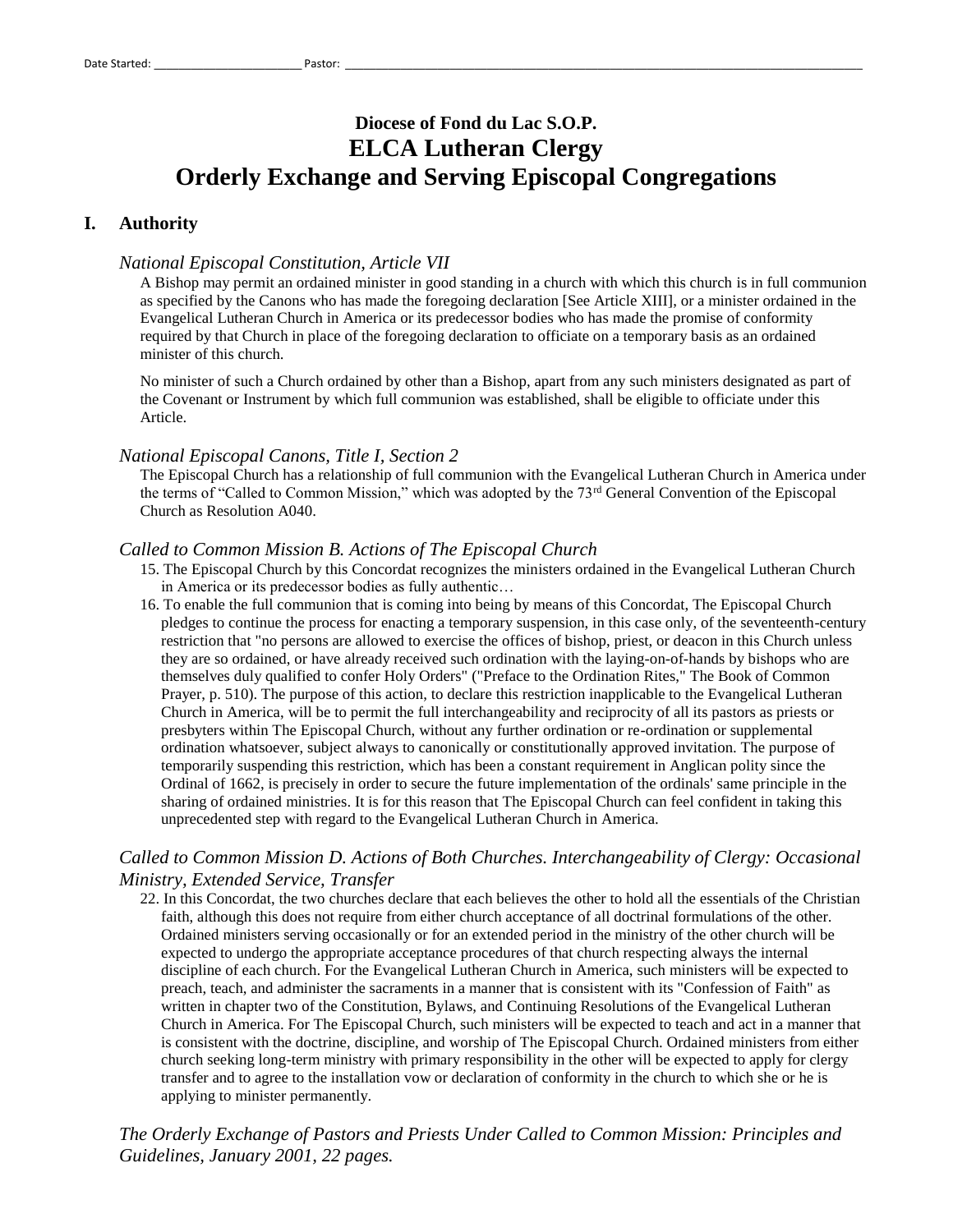# *Date Completed* **II. General Processes**

\_\_\_\_\_\_\_\_\_\_\_

\_\_\_\_\_\_\_\_\_\_\_

\_\_\_\_\_\_\_\_\_\_\_

\_\_\_\_\_\_\_\_\_\_\_

 $\overline{\phantom{a}}$ 

\_\_\_\_\_\_\_\_\_\_\_

\_\_\_\_\_\_\_\_\_\_\_

\_\_\_\_\_\_\_\_\_\_\_

 $\overline{\phantom{a}}$ 

\_\_\_\_\_\_\_\_\_\_\_

- A. The purpose of this S.O.P. is for the orderly administration of ELCA Pastors serving in the Episcopal Diocese of Fond du Lac under Called to Common Mission. Orderly exchange is for the sake of participation in the mission of God, and can be an important sign of our unity in Christ. This particular aspect of full communion seeks to allow and encourage more effective use and deployment of ordained leaders in order to enhance our shared ministry and mission.
- B. The processes outlined in "The Orderly Exchange of Pastors and Priests Under Called to Common Mission" will serve as primary for interpretation. The processes in this document are meant to clarify or provide specificity for the Dioceses of Fond du Lac.
- C. At such time as an ELCA Pastor is considering occasional service or extended service with a congregation, the Bishop will
	- 1. review this document and "The Orderly Exchange of Pastors and Priests Under Called to Common Mission"
	- 2. provide a copy of "The Orderly Exchange of Pastors and Priests Under Called to Common Mission" to the Pastor and/or congregation Search Committee.

# **III. Procedures to be License for Occasional Service** (CCM)

- A. The Bishop interviews the Pastor to
	- 1. learn if the Pastor has been formed and educated for ministry in the ELCA tradition with experience serving in ordained ministry;
	- 2. understand the level of knowledge of and an appreciation for the history, polity, theological and liturgical identity, practices of ministry, and discipline of the Episcopal Church.
	- 3. establish any conditions for licensure that may include, but is not limited to instruction on the celebration of the Holy Eucharist in the Episcopal tradition, meeting with an assigned mentor, assigning reading.
- B. The Pastor will
	- 1. sign a statement that he or she will "teach and act in a manner that is consistent with the doctrine, discipline, and worship of The Episcopal Church." [CCM].
	- 2. request that the ELCA Synod Office where rostered send a Letter of Standing to include ordination information and a statement of standing.
	- 3. ask a colleague in ministry (lay or ordained) from the past two years to send a Letter of Recommendation to the Bishop.
	- 4. provide copies of credentials in the form of a resume with copies of supporting documents (such as transcripts, ordination certificate).
	- 5. complete the diocesan abuse prevention courses online.
- C. The Diocesan Office will begin a background check on the Pastor following its normal processes.
- D. When procedures have been completed, the Bishop will issue a license to the Pastor for Occasional Service in the Episcopal Church.